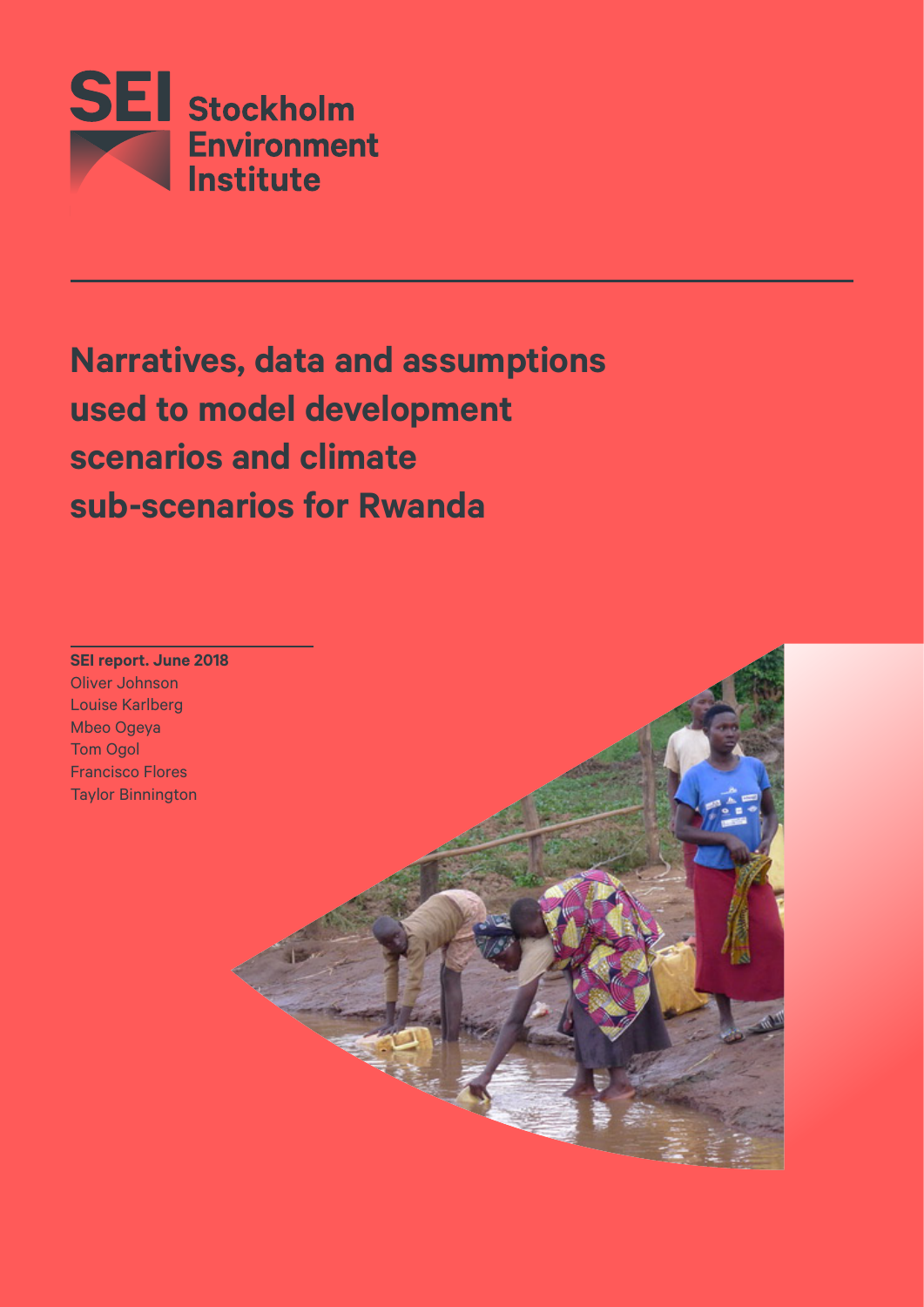

**Stockholm Environment Institute**  World Agroforestry Centre , United Nations Avenue Gigiri P.O. Box 30677, Nairobi 00100 Kenya Tel: +254 20 722 4886, [info-Africa@sei.org](mailto:info-Africa@sei.org) [www.sei.org](http://www.sei.org) Author contact: Oliver Johnson [oliver.johnson@sei.org](mailto:oliver.johnson@sei.org) Editing: Caspar Trimmer Layout: Richard Clay Cover photo credit: Oliver Johnson / SEI This publication may be reproduced in whole or in part and in any form for educational or non-profit purposes, without special permission from the copyright holder(s) provided acknowledgement of the source is made. No use of this publication may be made for resale or other commercial purpose, without the written permission of the copyright holder(s).

Copyright © June 2018 by Stockholm Environment Institute

Stockholm Environment Institute is an international non-profit research and policy organization that tackles environment and development challenges. We connect science and decision-making to develop solutions for a sustainable future for all. Our approach is highly collaborative: stakeholder involvement is at the heart of our efforts to build capacity, strengthen institutions, and equip partners for the long term. Our work spans climate, water, air, and land-use issues, and integrates evidence and perspectives on governance, the economy, gender and human health. Across our eight centres in Europe, Asia, Africa and the Americas, we engage with policy processes, development action and business practice throughout the world.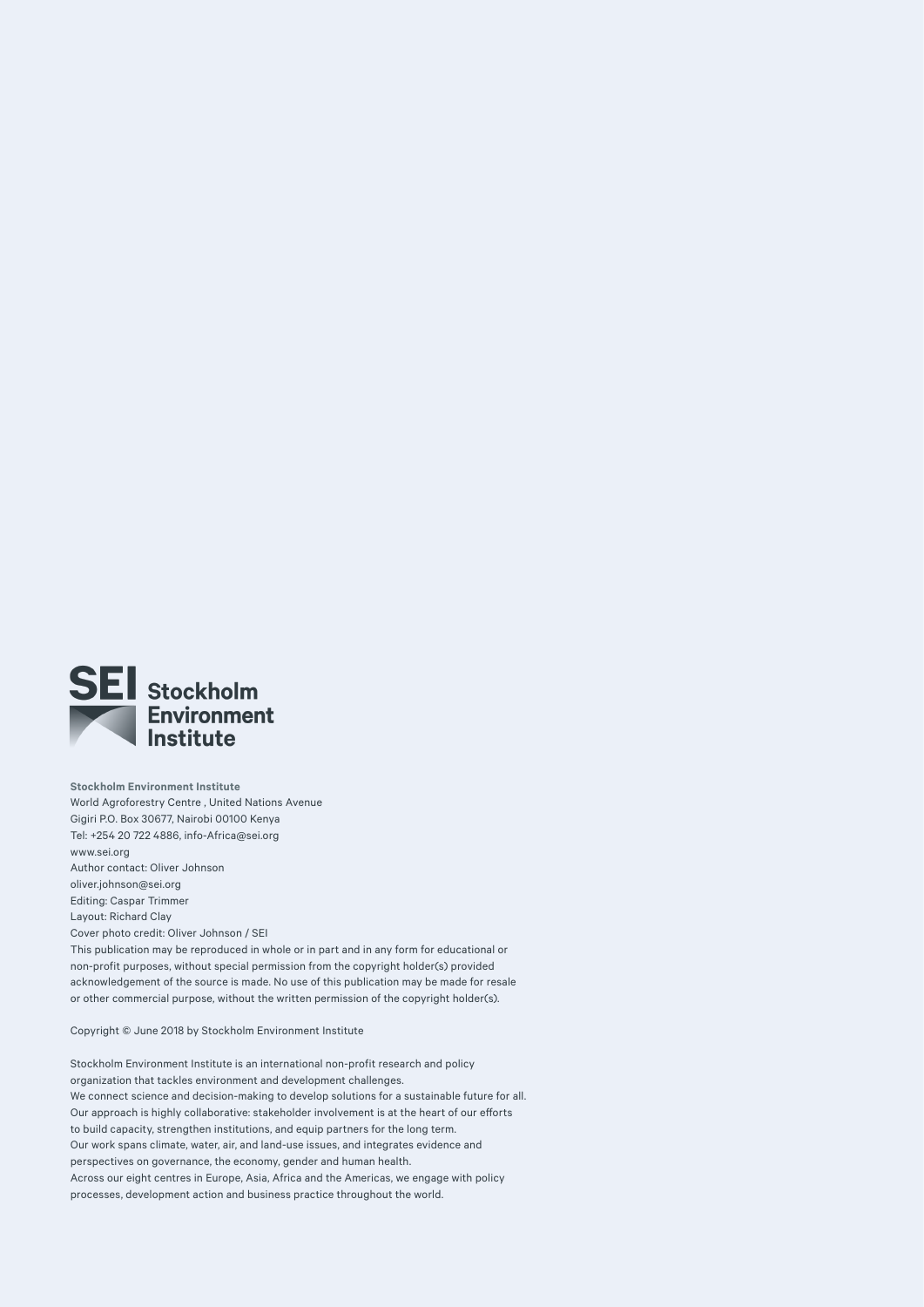# **Contents**

| Co-created development pathways in Rwanda5          |  |
|-----------------------------------------------------|--|
| Data and assumptions used in the modelling tools  6 |  |
|                                                     |  |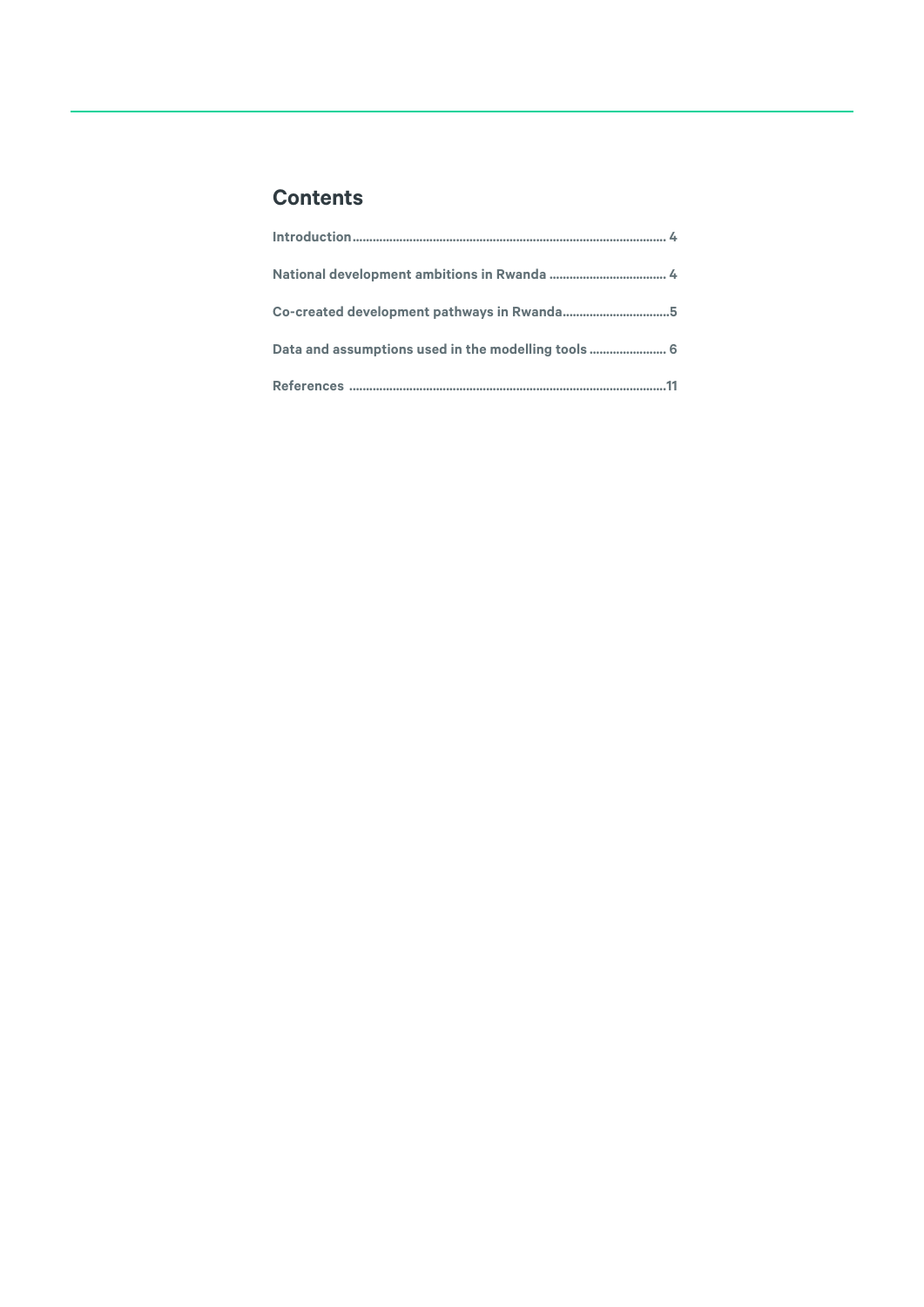# <span id="page-3-0"></span>**Introduction**

Agricultural transformation and energy transition will be key for Rwanda to achieve its ambition of becoming a middle-income country in the coming decades. These development processes are often considered complementary and synergistic, but this is not a given. In order to explore the potential co-evolution of agricultural transformation and energy transition in Rwanda, and to highlight the trade-offs and synergies between them, SEI and the Albertine Rift Conservation Society (ARCOS) have undertaken participatory scenario-building activities using SEI's energy and water planning tools: Long-range Energy Alternatives Planning (LEAP) and Water Evaluation and Planning (WEAP).<sup>1</sup> We believe our results can help inform the upcoming process of developing Rwanda's Vision 2050 and current implementation of its medium-term National Strategy for Transformation and Prosperity (2018–2024) (Republic of Rwanda 2017).

This document presents an overview of the development scenarios for Rwanda that we co-created with stakeholders<sup>2</sup> and explored using LEAP and WEAP. It first presents two different narratives of how Rwanda might develop by 2050. It then presents how we translated these narratives into the scenarios in the models, using certain assumptions and data. The results of the analysis will be published shortly.

# **National development ambitions in Rwanda**

Rwanda has committed itself to becoming a middle-income country by 2020, to decrease the national poverty rate to 30%, and to increase the average life expectancy to 55 years by the year 2020 (Republic of Rwanda 2012). The country's Vision 2020 and Economic Development and Poverty Reduction Strategies (EDPRS I and II) both set out clear intentions to intensify agriculture and increase national energy output (Republic of Rwanda 2007; Republic of Rwanda 2013). For example, agriculture is expected to grow by 8.5% annually and energy generation is expected to grow from 45 MW in 2006 to 563 MW in 2018, mainly through development of hydropower. These ambitions are also present at a sub-national level, with district development plans including provisions to modernise agriculture, invest in energy production and expand many water-intensive activities, such as mining, industrial development, and ecotourism.

The country is also developing its EDPRS III and Vision 2050, which will build further upon these existing ambitions.

These development goals place increasing pressure on limited water and biomass resources. Competition over water resources demanded by hydropower, irrigation, and water supply to major towns and various industries has the potential to create serious conflict. Meanwhile, biomass scarcity causes the country to import biomass from neighbouring countries as well as having to allocate croplands to wood plantations, such as eucalyptus; 21% of biomass consumption in 2009 has been characterised as unsustainable uses of biomass, and "the constant flow of charcoal into Kigali exerts a considerable pressure on the wood resources of the country" (Drigo et al. 2013, p.vii). In addition, an intensified agricultural sector will demand more energy and water per hectare, although a modernised energy sector less dependent on traditional biomass is likely to require less land.

In order to better understand the linkages between different sectors in future scenarios, Rwanda developed its Green Growth and Climate Resilience Strategy (GGCRS) in 2011 (Republic of Rwanda 2011). The GGCRS was developed to guide decisions around natural resource management, investments and policy as well establish demonstration initiatives to support climate resilience activities and community livelihoods, in particular:

- **•** *Land and agricultural transformation:* ensuring sustainable land-use and natural resources management resulting in food security and the preservation of biodiversity and ecosystem services;
- **•** *Energy transition:* achieving energy security and low carbon energy supply, while avoiding deforestation; and
- **•** *Societal impacts:* societal protection, including reduced vulnerability to climate change.

<sup>1</sup> For more details on LEAP and WEAP see [www.energycommunity.org](http://www.energycommunity.org) and [weap21.org](http://weap21.org), respectively. This work forms part of the project "Using Water-energy-food security nexus to promote climate resilient decisions and model actions in selected landscapes along Akagera Basin" funded by Rwanda's Green Fund (FONERWA) and the Swedish International Development Cooperation Agency (Sida).

<sup>2</sup> Stakeholders included representatives from line ministries, regulatory institutions and utilities at the national level, local governments at district-level, NGOs, civil society and the private sector.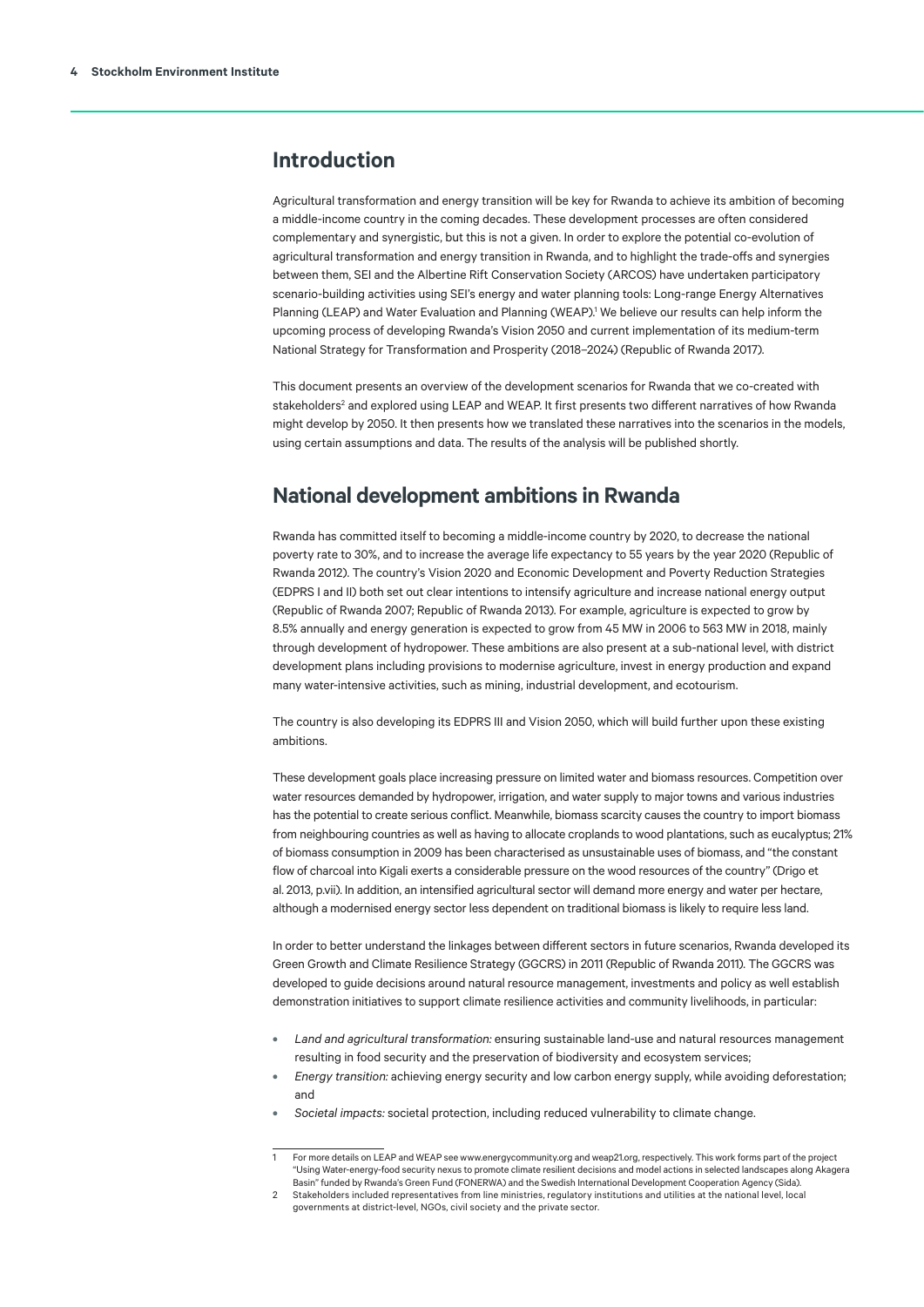# <span id="page-4-0"></span>**Co-created development pathways in Rwanda**

Drawing on the national plans and stakeholder engagement, below we present co-created narratives for two development pathways along which Rwanda might travel up to 2050: a *pessimistic scenario* where development is slow and national plans are weakly implemented and an *optimistic scenario* where national plans are fully implemented, leading to substantial transformation of the agricultural and energy sectors, whilst also ensuring sustainable use of resources. These are built upon and compared to a *reference scenario* in which development continues along historical trends under three climate sub-scenarios.

### **Reference scenario**

In the reference scenario, Rwanda continues to develop according to historical trends, such as continued annual growth in population and GDP of 2.5% and 7.9%, respectively. Climate change is impacting on the availability of resources via two climate sub-scenarios related to varying rainfall patterns, increased temperature and increased humidity. The reference scenario forms the basis upon which all other scenarios are built.

#### **Pessimistic scenario**

In the pessimistic scenario, the country's ambitious development plans are weakly implemented and there is limited consideration of resource use sustainability. Development is slow, and agriculture and energy sectors fail to substantially modernise by 2050. In the agricultural sector, traditional farming techniques prevail on 80% of croplands and fertiliser use levels remain rather low. Consequently, energy needs for agriculture remain low. Meanwhile, in the energy sector, all households eventually have access to electricity but biomass continues to be the major energy source for cooking. Because of an increasing population continuing to use the same type of cookstoves, the demand for biomass for domestic use increases. In general, rural households remain unconnected to the national electricity grid. With increasing demand for land and water for agriculture, as well as increasing demands for wood fuels, there is a large threat to certain habitats such as forests and marshlands, aggravating soil degradation problems. Resource use for food and energy production is given higher priority than meeting environmental flow requirements of limnic (freshwater lake and pond) ecosystems, or biomass return flows in terrestrial systems, resulting in a gradual degradation and threat to the long-term sustainability of these ecosystems.

#### **Optimistic scenario**

In the optimistic scenario, the country achieves its development goals of modernising agriculture and energy, and manages to do so whilst ensuring sustainable use of its resources. The agricultural sector develops quickly, and by 2050, 40% of the farmland is modernised and managed more intensively than today, with higher fertiliser use, mechanisation and access to irrigation according to the national plans. Agricultural lands also expands 100 000 ha into marshlands.

In the energy sector, a successful cookstoves replacement programme is implemented and forest cover is increased by 30%, ensuring a more stable supply of fuelwood. At the same time, all households have access to electricity by 2030 and many shift towards biogas and LPG for cooking. The agricultural sector becomes dependent on energy inputs, and irrigation affects the flow of water for hydropower generation downstream. Rwanda's goals to ensure environmental protection of watersheds, soil fertility, forests, biodiversity and ecosystem services mean that regulation is required. Minimum environmental flow requirements are imposed to control water consumption from irrigation and hydropower generation in order to secure the functioning of limnic ecosystems.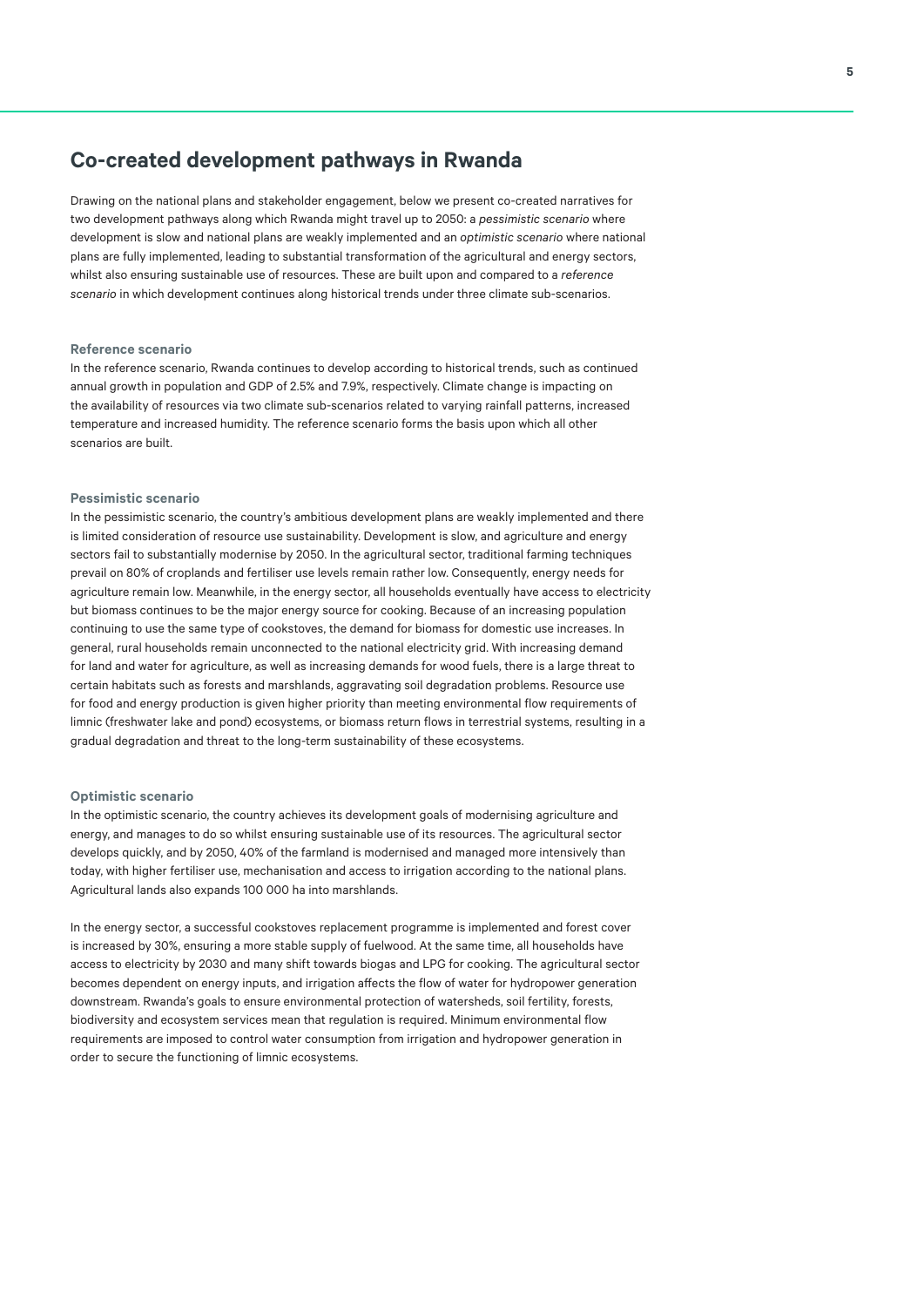# **Data and assumptions used in the modelling tools**

In Table 1 below we set out the data and assumptions used as inputs into the LEAP and WEAP modelling software tools.

## <span id="page-5-0"></span>Table 1. Data and assumptions input into WEAP and LEAP

|                                              |                                                                                                                     | Scenario in 2050 <sup>b</sup> |                    |                   |  |
|----------------------------------------------|---------------------------------------------------------------------------------------------------------------------|-------------------------------|--------------------|-------------------|--|
| <b>Sector</b>                                | <b>Current accounts in 2010<sup>a</sup></b>                                                                         | <b>Reference</b>              | <b>Pessimistic</b> | <b>Optimistic</b> |  |
| Economy and demographics <sup>c</sup>        |                                                                                                                     |                               |                    |                   |  |
| Average GDP growth                           | 7.9% <sup>d</sup>                                                                                                   | 7.9%                          | 7.9%               | 7.9%              |  |
| GDP share                                    |                                                                                                                     |                               |                    |                   |  |
| Public service sector                        | 25.3%                                                                                                               |                               |                    |                   |  |
| Commercial and industrial sectors            |                                                                                                                     |                               |                    |                   |  |
| Agriculture and fisheries                    | 22.0%                                                                                                               |                               |                    |                   |  |
| Manufacturing                                | 5.6%                                                                                                                |                               |                    |                   |  |
| Other commercial                             | 47.1%                                                                                                               |                               |                    |                   |  |
| Population <sup>e</sup>                      |                                                                                                                     |                               |                    |                   |  |
| Size                                         | 10.5 million                                                                                                        |                               |                    |                   |  |
| Growth                                       | 2.5%                                                                                                                | 2.5%                          | 2.5%               | 2.5%              |  |
| Density                                      | $416$ ppl/km <sup>2</sup>                                                                                           |                               |                    |                   |  |
| Urban-rural population split                 | 17:83                                                                                                               |                               |                    |                   |  |
| Urban-rural household split                  | 16.5:83.5                                                                                                           |                               |                    |                   |  |
| Poverty rates                                |                                                                                                                     |                               |                    |                   |  |
| Urban                                        | 22.1%                                                                                                               |                               |                    |                   |  |
| Rural                                        | 48.7%                                                                                                               |                               |                    |                   |  |
|                                              |                                                                                                                     |                               |                    |                   |  |
| Climate and ecosystems <sup>f</sup>          |                                                                                                                     |                               |                    |                   |  |
| Precipitation                                | 1300 mm/yr                                                                                                          |                               |                    |                   |  |
| Future change                                | $+/-10%$                                                                                                            |                               |                    |                   |  |
| Temperature                                  | 19.6 °C                                                                                                             |                               |                    |                   |  |
| Future change                                | $+3^{\circ}$ C                                                                                                      |                               |                    |                   |  |
| Humidity                                     | 12.3%                                                                                                               |                               |                    |                   |  |
| Future change, dew point temp                | $+1^{\circ}C$                                                                                                       |                               |                    |                   |  |
|                                              |                                                                                                                     |                               |                    |                   |  |
| Environmental flow requirements <sup>9</sup> | 30%                                                                                                                 | Low priority                  | Low priority       | High priority     |  |
| Irrigation demand                            |                                                                                                                     | Medium priority               | Medium priority    | Medium priority   |  |
| Hydropower water demand                      |                                                                                                                     | Low priority                  | Low priority       | Low priority      |  |
| Domestic water demand                        |                                                                                                                     | High priority                 | High priority      | High priority     |  |
| Soil types                                   | Shallow soil with low water<br>retention capacity in head-flow<br>catchment; sandy clay loam in<br>valley catchment |                               |                    |                   |  |
|                                              |                                                                                                                     |                               |                    |                   |  |
| Land use and agricultureh,i                  |                                                                                                                     |                               |                    |                   |  |
| Forest land area                             | 671 000 ha                                                                                                          |                               |                    |                   |  |
| Plantation                                   | 287 000 ha                                                                                                          |                               |                    | +30% (+86 100 ha) |  |
| Closed natural forest                        | 108 000 ha                                                                                                          |                               |                    |                   |  |
| Degraded natural forest                      | 12 600 ha                                                                                                           |                               |                    |                   |  |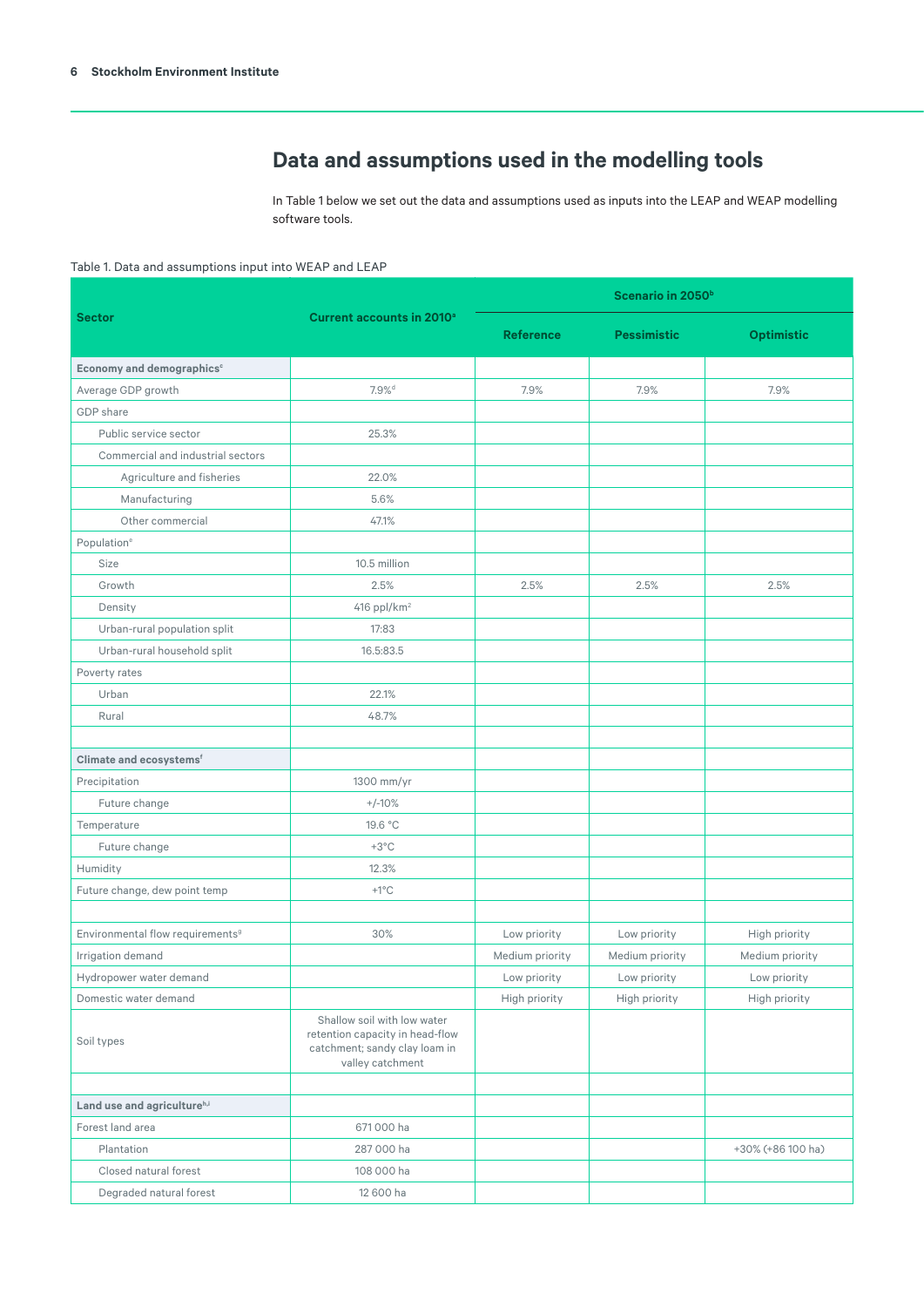|                                                         |                                             | Scenario in 2050 <sup>b</sup>          |           |                                                    |  |
|---------------------------------------------------------|---------------------------------------------|----------------------------------------|-----------|----------------------------------------------------|--|
| <b>Sector</b>                                           | <b>Current accounts in 2010<sup>a</sup></b> | <b>Reference</b><br><b>Pessimistic</b> |           | <b>Optimistic</b>                                  |  |
| Bamboo                                                  | 1630 ha                                     |                                        |           |                                                    |  |
| Natural shrubs                                          | 260 000 ha                                  |                                        |           | -30% of area of forest<br>plantations (-86 000 ha) |  |
| Wooded savannah                                         | 1770 ha                                     |                                        |           |                                                    |  |
| Agricultural land area                                  | 1690 000 ha                                 |                                        |           |                                                    |  |
| Cropland                                                | 1370 000 ha                                 |                                        |           | +100 000 ha                                        |  |
| Maize                                                   | 11.5%                                       |                                        |           |                                                    |  |
| Sorghum                                                 | 2.4%                                        |                                        |           |                                                    |  |
| Cereal                                                  | 1.2%                                        |                                        |           |                                                    |  |
| Cassava                                                 | 19.5%                                       |                                        |           |                                                    |  |
| Sweet potato                                            | 4.4%                                        |                                        |           |                                                    |  |
| Irish potato                                            | 3.7%                                        |                                        |           |                                                    |  |
| Banana                                                  | 18.3%                                       |                                        |           |                                                    |  |
| Green bean                                              | 12.1%                                       |                                        |           |                                                    |  |
| Legumes                                                 | 3.4%                                        |                                        |           |                                                    |  |
| Vegetables                                              | 1.1%                                        |                                        |           |                                                    |  |
| Fruit trees                                             | 0.6%                                        |                                        |           |                                                    |  |
| Tea                                                     | 1.0%                                        |                                        |           |                                                    |  |
| Coffee                                                  | 2.0%                                        |                                        |           |                                                    |  |
| Meadow and pasture                                      | 322 000 ha                                  |                                        |           | -100 000 ha                                        |  |
| Urban land area                                         | 19 100 ha                                   |                                        |           |                                                    |  |
| Agricultural practices <sup>j</sup>                     |                                             |                                        |           |                                                    |  |
| Low inputs ("traditional")                              |                                             |                                        |           |                                                    |  |
| Total cropland area                                     | 98%                                         | 98%                                    | 80%       | 60%                                                |  |
| Productivity                                            | $0.5$ LAI                                   | $0.5$ LAI                              | $0.5$ LAI | $0.5$ LAI                                          |  |
| High inputs ("modernised") <sup>k</sup>                 |                                             |                                        |           |                                                    |  |
| Total cropland area                                     | 2%                                          | 2%                                     | 20%       | 40%                                                |  |
| Productivity                                            | LAI                                         | LAI<br>1.05 LAI                        |           | 1.25 LAI                                           |  |
| Net primary productivity                                |                                             |                                        |           |                                                    |  |
| Forests                                                 |                                             |                                        |           |                                                    |  |
| Forest plantation                                       | 16 t dm/ha/yr                               | $1.0$ LAI                              | 1.05 LAI  | 1.25 LAI                                           |  |
| Closed natural forest                                   | 16 t dm/ha/yr                               |                                        |           |                                                    |  |
| Degraded natural forest                                 | 12 t dm/ha/yr                               |                                        |           |                                                    |  |
| Bamboo                                                  | 10 t dm/ha/yr                               |                                        |           |                                                    |  |
| Natural shrubs                                          | 5t dm/ha/yr                                 |                                        |           |                                                    |  |
| Wooded savannah                                         | 13 t dm/ha/yr                               |                                        |           |                                                    |  |
| Agriculture                                             |                                             |                                        |           |                                                    |  |
| "Traditional" crop yields /<br>number of crops per year |                                             |                                        |           |                                                    |  |
| Maize                                                   | 1.24 t dm/ha/yr / 2                         |                                        |           |                                                    |  |
| Sorghum                                                 | 0.83 t dm/ha/yr / 2                         |                                        |           |                                                    |  |
| Cereal                                                  | 0.74 t dm/ha/yr / 2                         |                                        |           |                                                    |  |
| Cassava                                                 | 0.49 t dm/ha/yr / 2                         |                                        |           |                                                    |  |
| Sweet potato                                            | 1.80 t dm/ha/yr / 2                         |                                        |           |                                                    |  |
| Irish potato                                            | 1.40 t dm/ha/yr / 2                         |                                        |           |                                                    |  |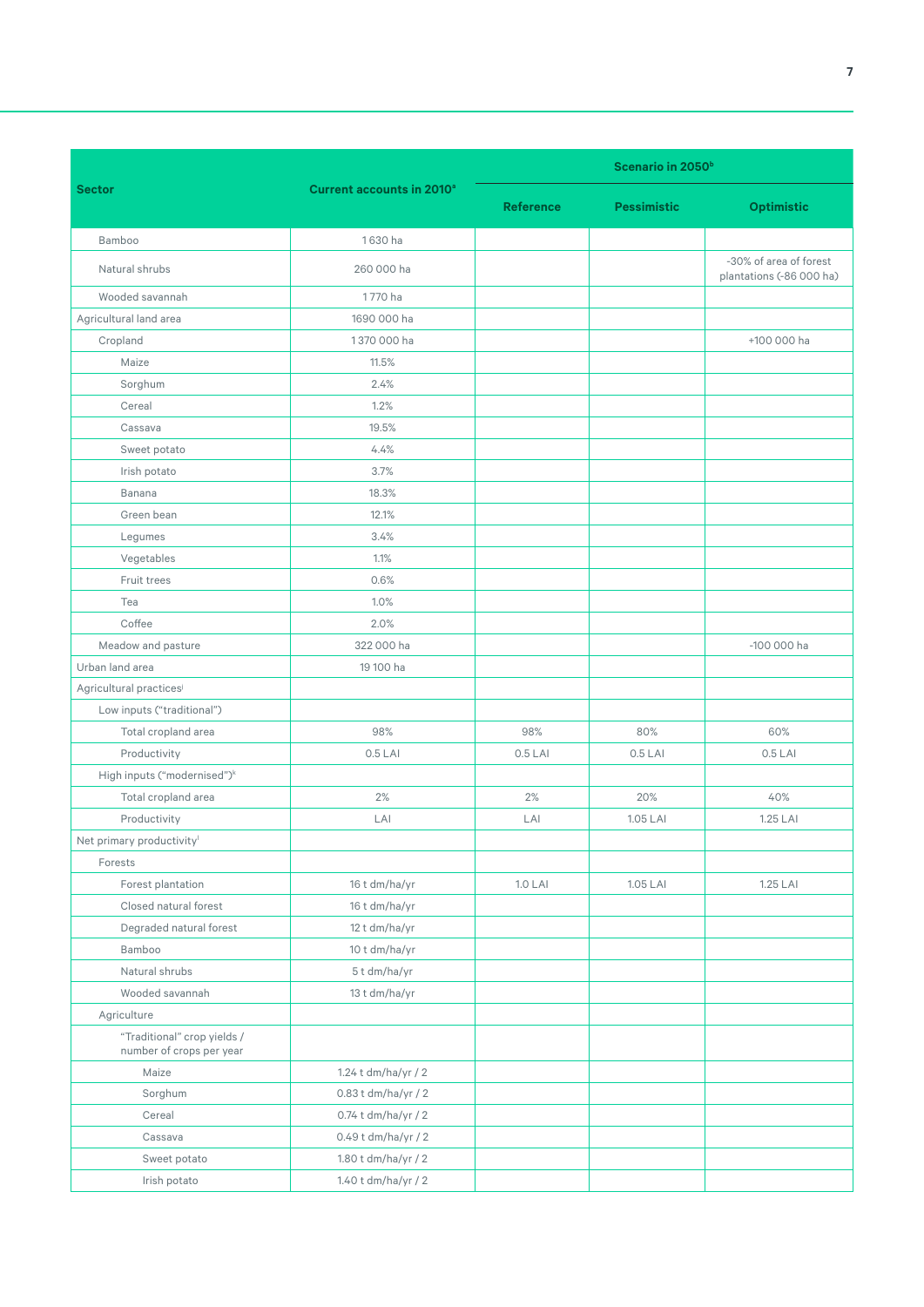### **8 Stockholm Environment Institute**

|                                                     |                                       | Scenario in 2050 <sup>b</sup> |                    |                   |  |
|-----------------------------------------------------|---------------------------------------|-------------------------------|--------------------|-------------------|--|
| <b>Sector</b>                                       | Current accounts in 2010 <sup>a</sup> |                               |                    |                   |  |
|                                                     |                                       | <b>Reference</b>              | <b>Pessimistic</b> | <b>Optimistic</b> |  |
| Banana                                              | 0.84 t dm/ha/yr / 1                   |                               |                    |                   |  |
| Green bean                                          | 0.10 t dm/ha/yr / 2                   |                               |                    |                   |  |
| Legumes                                             | 0.42 t dm/ha/yr / 2                   |                               |                    |                   |  |
| Vegetables                                          | 0.66 t dm/ha/yr / 2                   |                               |                    |                   |  |
| Fruit trees                                         | 0.38 t dm/ha/yr / 1                   |                               |                    |                   |  |
| Tea                                                 | 1.50 t dm/ha/yr / 1                   |                               |                    |                   |  |
| Coffee                                              | $0.50$ t dm/ha/yr / 1                 |                               |                    |                   |  |
| Meadows and pastures                                | 6.0 t dm/ha/yr                        |                               |                    |                   |  |
| Urban                                               | 0.23 t dm/ha/yr                       |                               |                    |                   |  |
|                                                     |                                       |                               |                    |                   |  |
| Energy <sup>m</sup>                                 |                                       |                               |                    |                   |  |
| Electricity access (% of population)                | 16%                                   |                               |                    |                   |  |
| Urban                                               | 67%                                   | 67%                           | 100%               | 100%              |  |
| Rural                                               | 6.4%                                  | 6.4%                          | 100%               | 100%              |  |
| Total electricity generation                        | 281.17 GWh                            |                               |                    |                   |  |
| Electricity generation by source (% share)          |                                       |                               |                    |                   |  |
| Diesel                                              | 56.9%                                 |                               |                    |                   |  |
| Hydropower                                          | 39.8%                                 |                               |                    |                   |  |
| Solar                                               | 0.1%                                  |                               |                    |                   |  |
| Methane                                             | 3.2%                                  |                               |                    |                   |  |
| Cookstove penetration (% share of hhs) <sup>n</sup> |                                       |                               |                    |                   |  |
| Urban wood stoves                                   |                                       |                               |                    |                   |  |
| Fixed improved mud stove                            | 35.1%                                 | 35.1%                         | 20%                | 0%                |  |
| Mud stove                                           | 12.6%                                 | 12.6%                         | 10%                | 0%                |  |
| Potable improved mud stove                          | 4.5%                                  | 4.5%                          | 0%                 | $0\%$             |  |
| Three-stone stove                                   | 30.4%                                 | 30.4%                         | 20%                | 0%                |  |
| Improved wood stove                                 | 17.3%                                 | 17.3%                         | 10%                | 0%                |  |
| Tier 3 wood stove                                   | 0%                                    | 0%                            | 15%                | 40%               |  |
| Pellet gasifier                                     | 0%                                    | 0%                            | 25%                | 60%               |  |
| Urban charcoal stoves                               |                                       |                               |                    |                   |  |
| Single-pot metal charcoal stove                     | 61.9%                                 | 61.9%                         | 0%                 | 0%                |  |
| Multi-pot metal charcoal stove                      | 30.4%                                 | 30.4%                         | 20%                | 0%                |  |
| Camanake ivuguruye                                  | 6.3%                                  | 6.3%                          | 30%                | 60%               |  |
| Improved single pot charcoal<br>stove               | 1.3%                                  | 1.3%                          | 40%                | 0%                |  |
| Modern charcoal                                     | 0%                                    | 0%                            | 10%                | 40%               |  |
| Rural wood stoves                                   |                                       |                               |                    |                   |  |
| Fixed improved mud stove                            | 35.9%                                 | 35.9%                         | 20%                | 0%                |  |
| Three-stone stove                                   | 32.4%                                 | 32.4%                         | 0%                 | 0%                |  |
| Improved wood stove                                 | 26.8%                                 | 26.8%                         | 20%                | 0%                |  |
| Mud stove                                           | 3.7%                                  | 3.7%                          | $0\%$              | 0%                |  |
| Portable improved mud stove                         | 1.2%                                  | 1.2%                          | 20%                | 0%                |  |
| Tier 3 wood stove                                   | 0%                                    | 0%                            | 30%                | 70%               |  |
| Pellet gasifiers                                    | $0\%$                                 | 0%                            | 10%                | 30%               |  |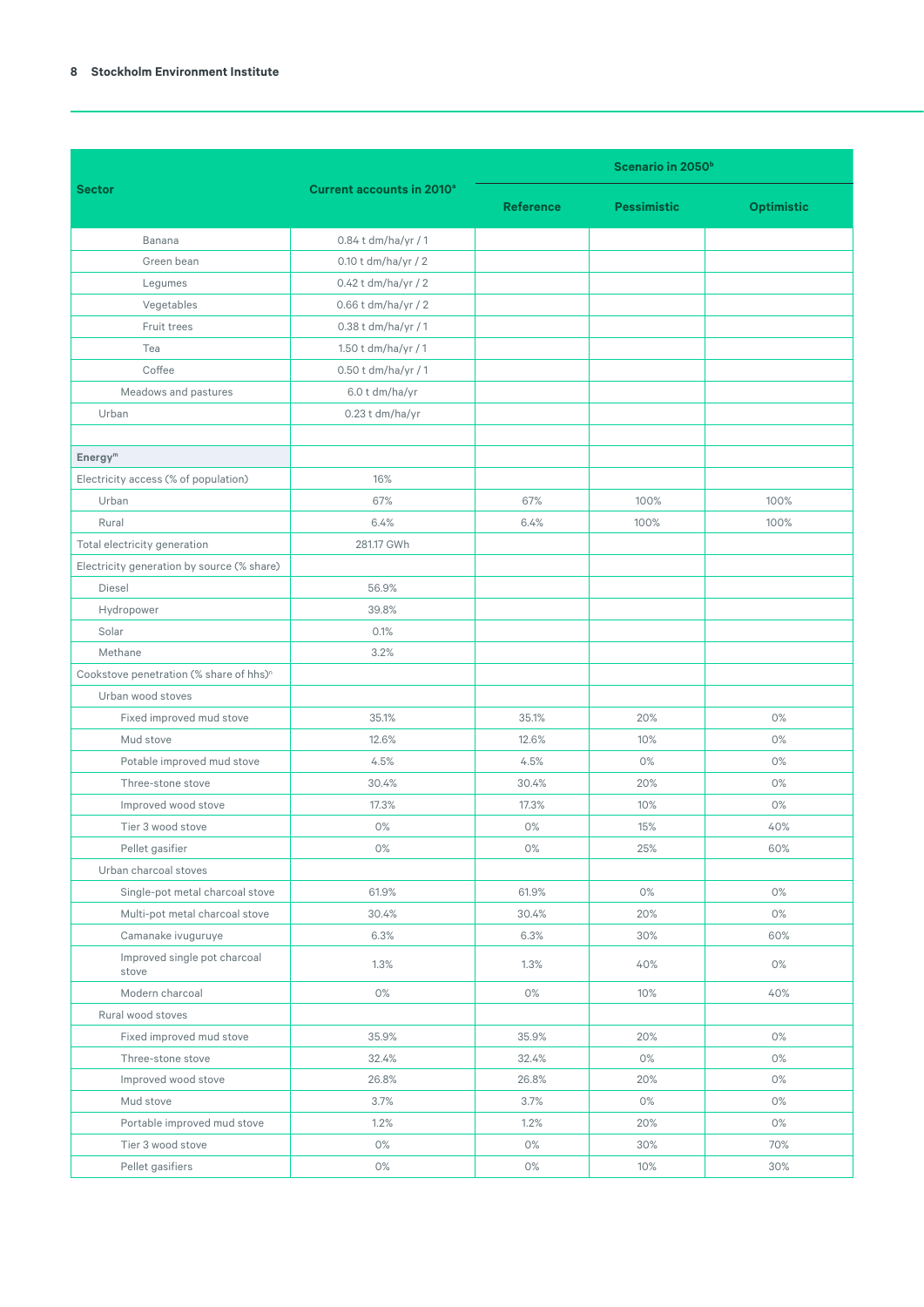|                                           |                                             | Scenario in 2050 <sup>b</sup> |                               |                            |  |
|-------------------------------------------|---------------------------------------------|-------------------------------|-------------------------------|----------------------------|--|
| <b>Sector</b>                             | <b>Current accounts in 2010<sup>°</sup></b> | <b>Reference</b>              | <b>Pessimistic</b>            | <b>Optimistic</b>          |  |
| Rural charcoal stoves                     |                                             |                               |                               |                            |  |
| Single-pot metal charcoal stove           | 63.6%                                       | 63.6%                         | 50%                           | $0\%$                      |  |
| Multi-pot charcoal stove                  | 19.4%                                       | 19.4%                         | 10%                           | $0\%$                      |  |
| Improved single-pot charcoal<br>stove     | 9.1%                                        | 9.1%                          | 5%                            | 0%                         |  |
| Canamake ivuguruye                        | 7.8%                                        | 7.8%                          | 25%                           | 60%                        |  |
| Modern charcoal                           | 0%                                          | 0%                            | 10%                           | 40%                        |  |
| Primary fuel for cooking (% share of hhs) |                                             |                               |                               |                            |  |
| Urban                                     |                                             |                               |                               |                            |  |
| Firewood and pellets                      | 31.4%                                       | 31.4%                         | 27.9%                         | 22.5%                      |  |
| Charcoal                                  | 62.7%                                       | 62.7%                         | 42.3%                         | 22.7%                      |  |
| LPG                                       | 1.1%                                        | 10%                           | 25%                           | 50.0%                      |  |
| Electricity                               | 0.7%                                        | 0.7%                          | 0.7%                          | 0.7%                       |  |
| <b>Biogas</b>                             | 0.1%                                        | 0.1%                          | 0.1%                          | 0.1%                       |  |
| Others                                    | 4.0%                                        | 4.0%                          | 4.0%                          | 4.0%                       |  |
| Rural                                     |                                             |                               |                               |                            |  |
| Firewood and pellets                      | 92.6%                                       | 86.8%                         | 77.9%                         | 62.9%                      |  |
| Charcoal                                  | 2.9%                                        | 2.9%                          | 2.9%                          | 2.9%                       |  |
| LPG                                       | 0.1%                                        | 4%                            | 10%                           | 20.0%                      |  |
| Electricity                               | 0.1%                                        | 0.1%                          | 0.1%                          | 0.1%                       |  |
| <b>Biogas</b>                             | 0.1%                                        | 2%                            | 5%                            | 10.0%                      |  |
| Others                                    | 4.3%                                        | 4.3%                          | 4.1%                          | 4.1%                       |  |
| Mechanisation (128 I diesel/ha)           | 5% of high input cropland                   | 5% of high input<br>cropland  | 15% of high input<br>cropland | 50% of high input cropland |  |
| Fertiliser use                            | 8 kg/ha/yr                                  |                               |                               | 45 kg/ha/yr (by 2020)      |  |
|                                           |                                             |                               |                               |                            |  |

*dm = dry matter, ha = hectares, hh = household, l = litre, LAI = leaf area index, LPG = liquefied petroleum gas, t = metric ton*

*Notes*

*a In both WEAP and LEAP models, 2010 was chosen as the base year to provide a statement of "current accounts". In WEAP, historical data for 1971–2014 was used; in LEAP historical data for 2005–2010 was used.*

*b Numbers in each scenario represent the data and assumptions used as inputs in the model to define the particular development pathway.*

*c See<https://data.worldbank.org/.>*

*d Based on average data for 2000–2016.*

*e Based on data for 2012.* 

*f Smakhtin (2008) and Republic of Rwanda (2013).*

*g Percent of mean annual flows.* 

*h Figures here represent the whole of Rwanda. Only 60% of these values were included in the Akagera catchment area modelled in WEAP, split across all catchments proportional to areas in sub-watersheds. Land-use changes in the optimistic scenario start in 2020, end in 2030 and remain constant from then onwards. i Land use based on Drigo et al. (2013), NISR (2016) and<https://data.worldbank.org/> and [http://www.fao.org/faostat/en/#data](http://www.fao.org/faostat/en/#data.). There is a high degree of variation between land-use data sets.*

*j Agricultural practices based on Republic of Rwanda (2012), NISR (2016) and Ministry of Agriculture and Animal Resources (2009).*

*k Irrigation takes place on these lands when the soil moisture is not enough to meet plant water demands, and there is water available for irrigation* 

*l Net primary productivity based on Cao and Woodward (1998), Moore et al. (2018) and Scurlock et al. (2002).*

*m The LEAP model was downscaled to match the WEAP model of the Akagera catchment. By overlaying a Rwanda population map onto the Akagera catchment map, we were able to estimate that the catchment area contained 72% of Rwanda's total population. For household energy demand in LEAP, the population was determined as 72% \* (total population – 75% boarding school and 50% university students). By conservative estimates, boarding school students make up a majority of secondary school students, whereas around half of students at university reside there. In order to avoid double counting, they were subtracted from the population*  when determining household demand and instead their energy consumption contributed to public service sector energy demand. Data was compiled from Republic of *Rwanda (2013), Drigo et al. (2013), Ministry of Infrastructure (2013), Africa Energy Services Group (2012), NISR (2012a) and NISR (2012b). n These figures were calculated by combining data on cooking fuels and cooking technologies.*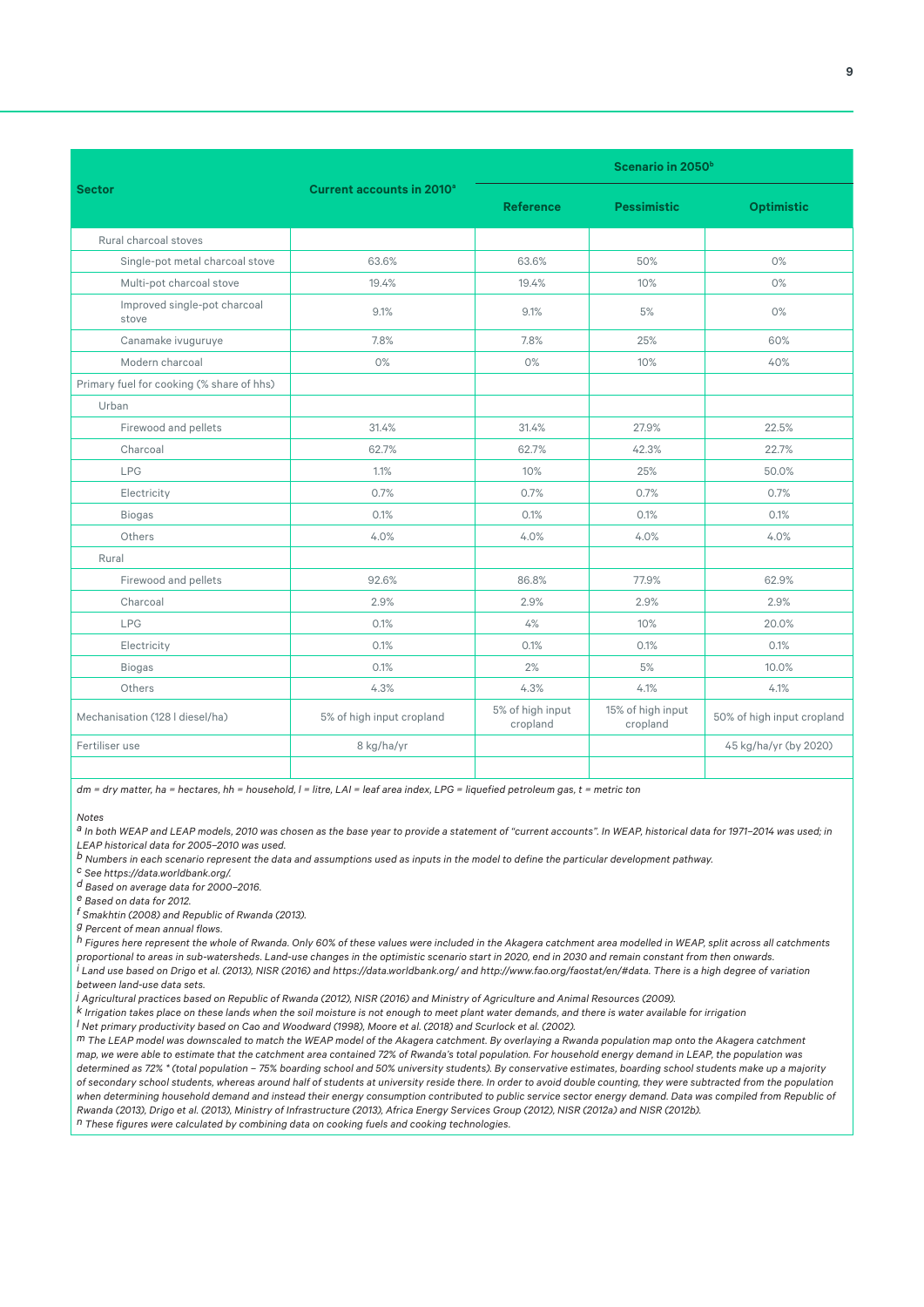## **Parameterisation and calibration of the WEAP model**

Crop yields in "current accounts" were estimated by initially using the parameter values for each crop type in the WEAP crop library. Since those values were derived from crops grown under high input conditions in the United States, the leaf area index (LAI) related parameters were adjusted to 50% of their original value (Table 1, agricultural practices/low inputs/productivity). Subsequently, the harvest index of each crop was modified so that the crop yields under low input/traditional management matched measured values (Table 1, croplands/yields). The derived harvest indices were then also used for high input/modernised land-use areas, for all scenarios; that is, the harvest index remained the same in all scenarios. Instead, to estimate differences in yields as a function of management, the LAI-related parameters in the crop library were adjusted (Table 1, agricultural practices/productivity) to depict the effect of the different management regimes.

The hydrology module of WEAP was calibrated using measured stream flow data from stream gauges throughout Rwanda, by modifying the hydraulic conductivity for the two soil types described in the table above (Table 2). Because of the high uncertainty in measurements, a relatively high deviation between simulated and measured stream flows was deemed acceptable.

| Table 2. Comparison between modelled and simulated stream flows |  |  |  |  |  |  |
|-----------------------------------------------------------------|--|--|--|--|--|--|
|-----------------------------------------------------------------|--|--|--|--|--|--|

| <b>Stream-flow gauge station</b> | Modelled (M)/<br>Observed (O) | <b>Mean</b> | <b>Standard deviation</b> | <b>RMS</b> |
|----------------------------------|-------------------------------|-------------|---------------------------|------------|
| Mwogo / Nyabisindu               | M                             | 9.3         | 8.0                       | 12.3       |
|                                  | O                             | 5.5         | 3.0                       | 6.3        |
| Nyabarongo / Mwika               | M                             | 49.0        | 31.6                      | 58.3       |
|                                  | О                             | 37.8        | 14.5                      | 40.5       |
| Nyabarongo / Nagaru              | M                             | 84.4        | 51.8                      | 99.0       |
|                                  | $\circ$                       | 68.0        | 18.5                      | 70.4       |
| Nyabarongo / Kigali              | M                             | 48.4        | 30.8                      | 57.3       |
|                                  | $\circ$                       | 94.5        | 33.5                      | 100.2      |
| Nyabarongo / Rifune              | M                             | 207.8       | 115.3                     | 237.4      |
|                                  | $\circ$                       | 131.6       | 31.1                      | 135.2      |
| Nyabarongo / Risumu              | M                             | 257.7       | 78.1                      | 269.2      |
|                                  | O                             | 339.0       | 216.4                     | 401.8      |

#### **Linking WEAP and LEAP**

Annual hydropower production was estimated by WEAP and used as input in LEAP in all scenarios. In addition, in the optimistic scenario 80% of the WEAP values for annual increment (net primary productivity) in forest biomass and 80% of WEAP values for crop residues were used as an input in LEAP for woody biomass available to meet demand for woodfuel and charcoal and crop residues available to meet demand for pellets. Thus, 20% of the net primary productivity in forest biomass and 20% of crop residues were left in the ecosystems to ensure a sustainable withdrawal of biomass for energy.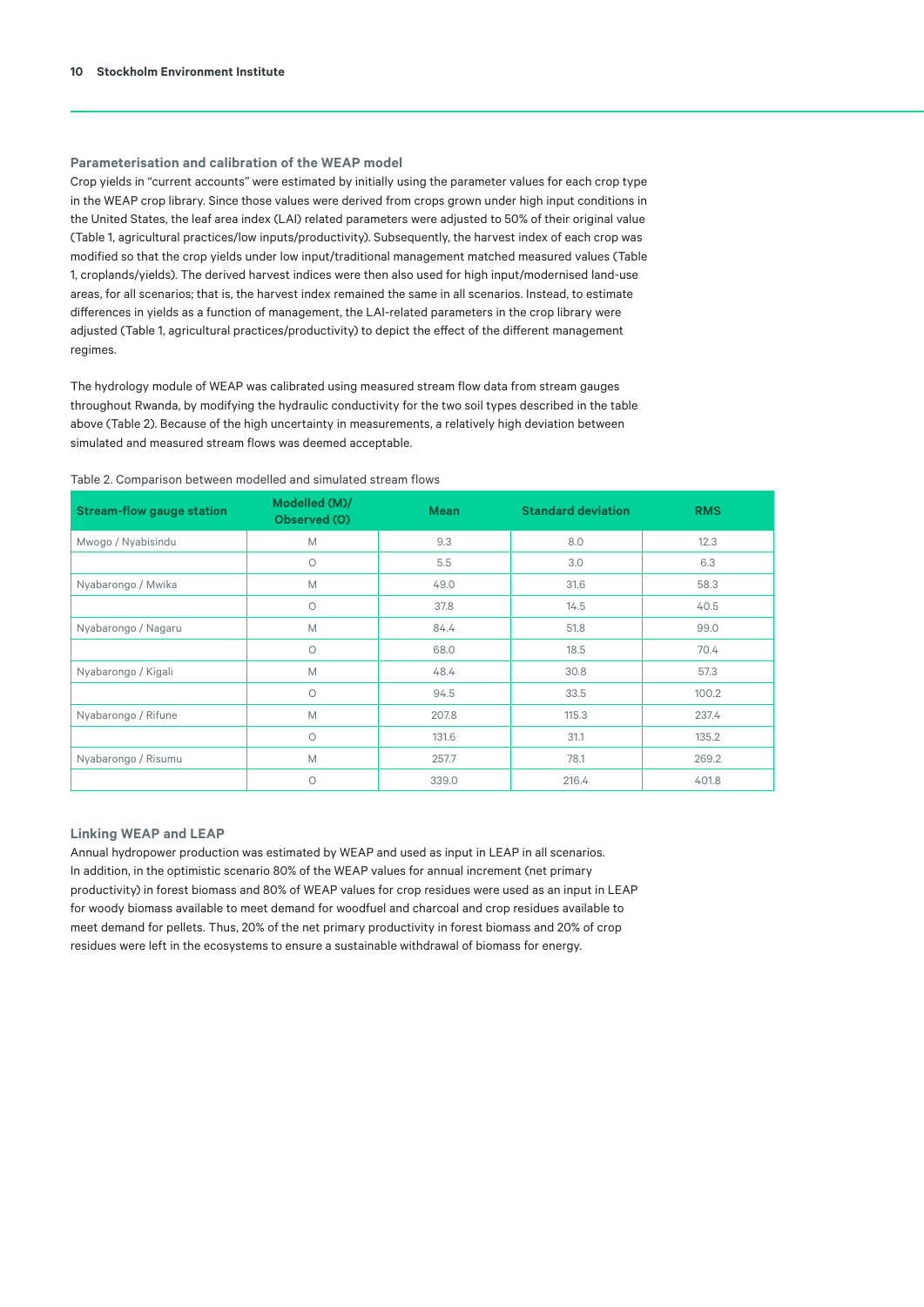# <span id="page-10-0"></span>**References**

- Africa Energy Services Group (2012). *Biomass Use Survey in Urban and Rural Areas in Rwanda*. Consultancy report. Rwanda Natural Resources Authority, Kigali. [http://www.repository.rnra.rw/xmlui/](http://www.repository.rnra.rw/xmlui/handle/123456789/4270?show=full) [handle/123456789/4270?show=full](http://www.repository.rnra.rw/xmlui/handle/123456789/4270?show=full)
- Cao, M. and Woodward, F. I. (1998). Net primary and ecosystem production and carbon stocks of terrestrial ecosystems and their responses to climate change. *Global Change Biology*, 4(2). 185–98. DOI: 10.1046/j.1365-2486.1998.00125.x
- Drigo, R., Munyehirwe, A., Nzabanita, V. and Munyampundu, A. (2013). *Final Report: Update and Upgrade of WISDOM Rwanda and Woodfuels Value Chain Analysis as a Basis for the Rwanda Supply Master Plan for Fuelwood and Charcoal*. Rwanda Ministry of Natural Resources, Kigali. [http://www.minirena.gov.rw/fileadmin/Media\\_](http://www.minirena.gov.rw/fileadmin/Media_Center/Documents/Rwanda_Supply_Master_Plan_for_Fuelwood_and_Charcoal.pdf) [Center/Documents/Rwanda\\_Supply\\_Master\\_Plan\\_for\\_Fuelwood\\_](http://www.minirena.gov.rw/fileadmin/Media_Center/Documents/Rwanda_Supply_Master_Plan_for_Fuelwood_and_Charcoal.pdf) [and\\_Charcoal.pdf](http://www.minirena.gov.rw/fileadmin/Media_Center/Documents/Rwanda_Supply_Master_Plan_for_Fuelwood_and_Charcoal.pdf)
- Ministry of Agriculture and Animal Resources (2009). *Strategic Plan for the Transformation of Agriculture in Rwanda: Phase II (PSTA II)*. Republic of Rwanda, Kigali. [http://www.minagri.gov.rw/fileadmin/](http://www.minagri.gov.rw/fileadmin/user_upload/documents/RWANDA_SAKSS/PSTA_II__2008-12_.pdf) [user\\_upload/documents/RWANDA\\_SAKSS/PSTA\\_II\\_\\_2008-12\\_.pdf](http://www.minagri.gov.rw/fileadmin/user_upload/documents/RWANDA_SAKSS/PSTA_II__2008-12_.pdf)
- Ministry of Infrastructure (2013). *Energy Sector Strategic Plan 2013– 2018.* Republic of Rwanda, Kigali.
- Moore, S., Adu-Bredu, S., Duah-Gyamfi, A., Addo-Danso, S. D., Ibrahim, F., et al. (2018). Forest biomass, productivity and carbon cycling along a rainfall gradient in West Africa. *Global Change Biology*, 24(2). e496–510. DOI: 10.1111/gcb.13907
- NISR (2012a). *Fourth Rwanda Population and Household Census: Characteristics of Households and Housing*. National Institute of Statistics of Rwanda (NISR), Kigali. [statistics.gov.rw/file/2907/](http://statistics.gov.rw/file/2907/download?token=i09m0Bly) [download?token=i09m0Bly](http://statistics.gov.rw/file/2907/download?token=i09m0Bly)
- NISR (2012b). *Fourth Rwanda Population and Household Census: Population Census Report*. National Institute of Statistics of Rwanda (NISR), Kigali.
- NISR (2016). *Seasonal Agriculture Survey Report: 2016*. National Institute of Statistics of Rwanda (NISR), Kigali. [http://www.statistics.gov.rw/](http://www.statistics.gov.rw/publication/seasonal-agricultural-survey-report-2016) [publication/seasonal-agricultural-survey-report-2016](http://www.statistics.gov.rw/publication/seasonal-agricultural-survey-report-2016)
- Republic of Rwanda (2007). *Economic Development & Poverty Reduction Strategy: 2008–2012*. Republic of Rwanda, Kigali. [siteresources.](http://siteresources.worldbank.org/INTRWANDA/Resources/EDPRS-English.pdf) [worldbank.org/INTRWANDA/Resources/EDPRS-English.pdf](http://siteresources.worldbank.org/INTRWANDA/Resources/EDPRS-English.pdf)
- Republic of Rwanda (2011). *Green Growth and Climate Resilience: National Strategy for Climate Change and Low Carbon Development*. Republic of Rwanda, Kigali. [http://www.greengrowthknowledge.org/](http://www.greengrowthknowledge.org/resource/green-growth-and-climate-resilience-national-strategy-climate-change-and-low-carbon-0) [resource/green-growth-and-climate-resilience-national-strategy](http://www.greengrowthknowledge.org/resource/green-growth-and-climate-resilience-national-strategy-climate-change-and-low-carbon-0)[climate-change-and-low-carbon-0](http://www.greengrowthknowledge.org/resource/green-growth-and-climate-resilience-national-strategy-climate-change-and-low-carbon-0)
- Republic of Rwanda (2012). *Rwanda Vision 2020: Revised 2012*. Republic of Rwanda, Kigali. [http://www.minecofin.gov.rw/fileadmin/templates/](http://www.minecofin.gov.rw/fileadmin/templates/documents/NDPR/Vision_2020_.pdf) [documents/NDPR/Vision\\_2020\\_.pdf](http://www.minecofin.gov.rw/fileadmin/templates/documents/NDPR/Vision_2020_.pdf)
- Republic of Rwanda (2013). Economic Development and Poverty Reduction Strategy II: 2013–2018. [http://www.minecofin.gov.rw/](http://www.minecofin.gov.rw/fileadmin/templates/documents/NDPR/EDPRS_2.pdf) [fileadmin/templates/documents/NDPR/EDPRS\\_2.pdf](http://www.minecofin.gov.rw/fileadmin/templates/documents/NDPR/EDPRS_2.pdf)
- Republic of Rwanda (2017). *National Strategy for Transformation and Prosperity (2018–2024)*. Republic of Rwanda, Kigali.
- Scurlock, J. M. O., Johnson, K. and Olson, R. J. (2002). Estimating net primary productivity from grassland biomass dynamics measurements. *Global Change Biology*, 8(8). 736–53. DOI: 10.1046/j.1365-2486.2002.00512.x
- Smakhtin, V. (2008). Basin Closure and Environmental Flow Requirements. *International Journal of Water Resources Development*, 24(2). 227–33. DOI: 10.1080/07900620701723729